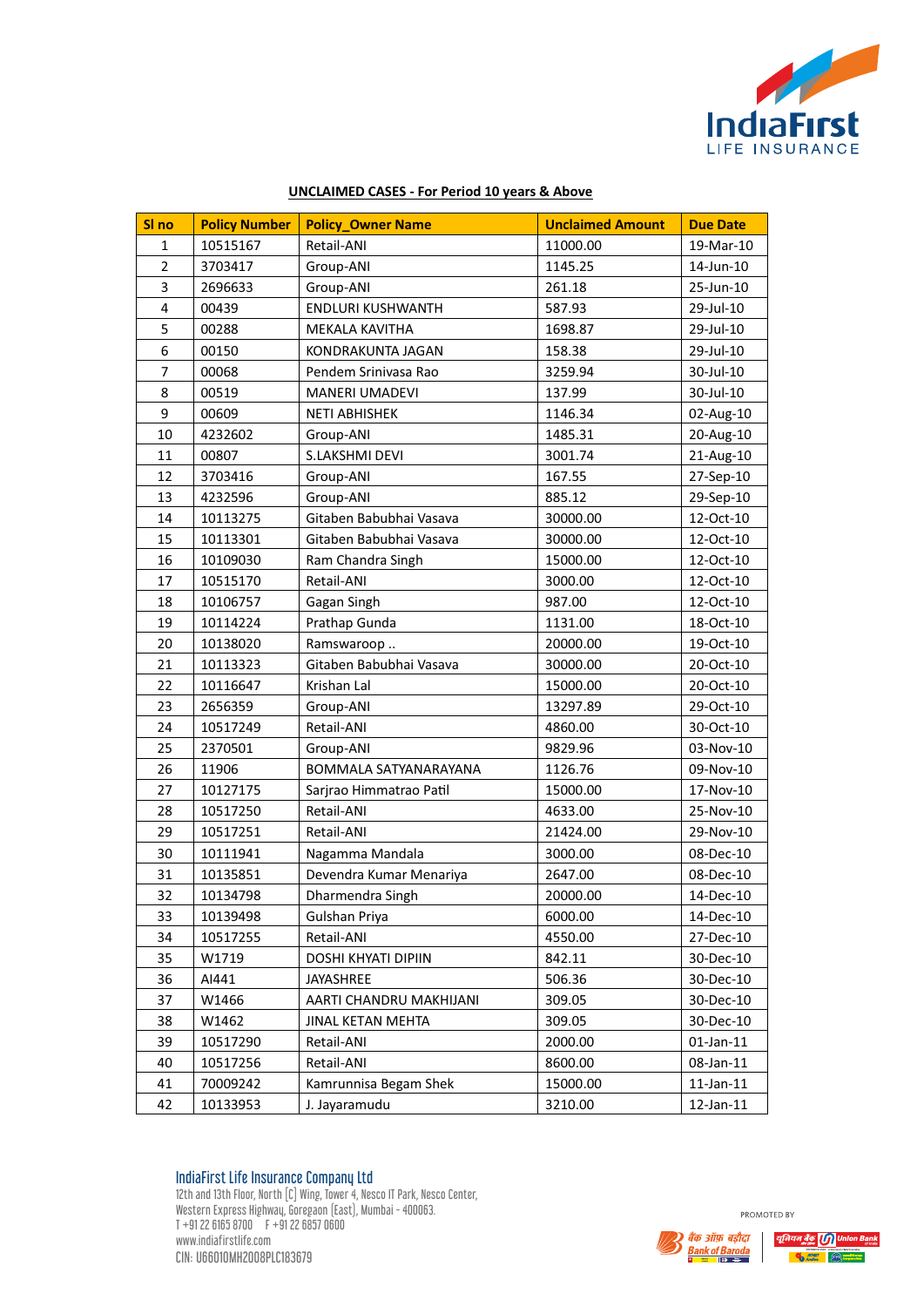

| 43 | 2370271      | Group-ANI                        | 39275.01  | 22-Jan-11 |
|----|--------------|----------------------------------|-----------|-----------|
| 44 | 4591673      | Group-ANI                        | 182.04    | 25-Jan-11 |
| 45 | 2366346      | Group-ANI                        | 443.22    | 25-Jan-11 |
| 46 | 70011116     | Naimishaben Bharatbh Patel       | 15000.00  | 27-Jan-11 |
| 47 | 5258194      | Group-ANI                        | 33517.12  | 27-Jan-11 |
| 48 | 10159327     | Mallesham G.                     | 1491.00   | 28-Jan-11 |
| 49 | 10515165     | Retail-ANI                       | 15000.00  | 29-Jan-11 |
| 50 | 4232598      | Group-ANI                        | 445.86    | 04-Feb-11 |
| 51 | 2190139      | Group-ANI                        | 31.66     | 05-Feb-11 |
| 52 | 02619        | <b>VUNNAMATLA YESURATNAM</b>     | 65.77     | 14-Feb-11 |
| 53 | 2656355      | Group-ANI                        | 25088.04  | 14-Feb-11 |
| 54 | 10168644     | Aankash Kanwar                   | 500.00    | 22-Feb-11 |
| 55 | M5678        | THADKA RAVINDAR                  | 534.91    | 25-Feb-11 |
| 56 | 5149004      | Group-ANI                        | 32977.61  | 25-Feb-11 |
| 57 | <b>BU241</b> | <b>VESHALA VIJAYA</b>            | 2299.59   | 27-Feb-11 |
| 58 | 03795        | Jagdish Dashora                  | 907.64    | 03-Mar-11 |
| 59 | 04527        | Karansinh Jesingbhai Vanzara     | 217.01    | 03-Mar-11 |
| 60 | 00809        | G.Lalitha                        | 1374.77   | 05-Mar-11 |
| 61 | 10516145     | Retail-ANI                       | 100000.00 | 07-Mar-11 |
| 62 | 4491121      | Group-ANI                        | 15568.07  | 08-Mar-11 |
| 63 | 8059484      | Group-ANI                        | 22833.69  | 10-Mar-11 |
| 64 | 8189861      | Group-ANI                        | 4339.85   | 26-Mar-11 |
| 65 | 10180357     | Atamjeet Singh                   | 500.00    | 28-Mar-11 |
| 66 | 4773458      | Group-ANI                        | 9852.39   | 30-Mar-11 |
| 67 | 10163209     | Ram Kumar                        | 11147.19  | 31-Mar-11 |
| 68 | L5626        | <b>GUNNA SUBBA RAO</b>           | 516.85    | 01-Apr-11 |
|    |              | Sumit Handa S/O Late Sh Subhash  |           |           |
| 69 | 02505        | Chander Handa                    | 246.18    | 06-Apr-11 |
| 70 | 02682        | Gautam Sisodiya                  | 282.82    | 06-Apr-11 |
| 71 | 00779        | Prem Prakash Vijayvergia         | 133.27    | 06-Apr-11 |
| 72 | 02684        | Mohin Khan                       | 136.80    | 06-Apr-11 |
|    |              | Satyanarayan Laddha S/O Kanahaya |           |           |
| 73 | 01992        | Lal Ladha                        | 264.66    | 06-Apr-11 |
| 74 | 01361        | Mahroon Nisha W/O Ameen          | 349.90    | 06-Apr-11 |
| 75 | 02481        | Mahendra Kumar                   | 162.31    | 06-Apr-11 |
| 76 | 04323        | Pradeep Jain                     | 152.59    | 06-Apr-11 |
| 77 | EH082        | EKA KRISHNAIAH                   | 506.36    | 17-Apr-11 |
| 78 | 4491124      | Group-ANI                        | 13949.53  | 20-Apr-11 |
| 79 | 70009795     | Rajaiah Karra                    | 15000.00  | 21-Apr-11 |
| 80 | 04881        | Deepti R Devnan                  | 403.97    | 11-May-11 |
| 81 | 04851        | Kiran Sharma                     | 626.14    | 11-May-11 |
| 82 | 05177        | Depti Agarwal                    | 132.49    | 11-May-11 |
| 83 | 05176        | Tarun Kumar Agarwal              | 132.49    | 11-May-11 |
| 84 | 10517257     | Retail-ANI                       | 302983.50 | 14-May-11 |
| 85 | 08338        | Rajendrabhai Paulbhai Parmar     | 376.21    | 19-May-11 |



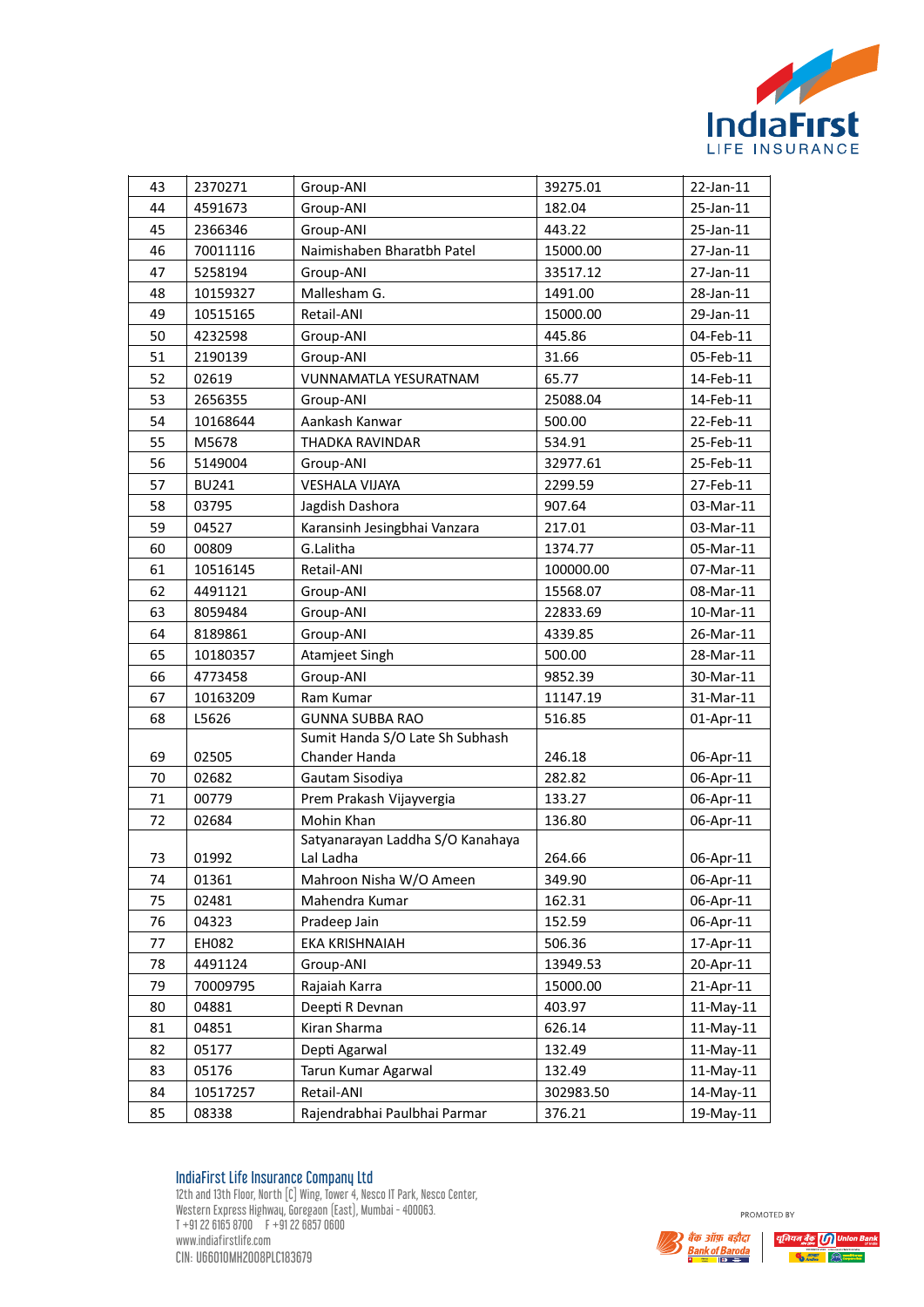

| 86  | 12657    | Maganlala M Solanki            | 333.03    | 19-May-11       |
|-----|----------|--------------------------------|-----------|-----------------|
| 87  | 06995    | Pradip Jayanand Rathod         | 253.72    | 19-May-11       |
| 88  | 07456    | Aruna G Sharma                 | 369.63    | 19-May-11       |
| 89  | 10515296 | Retail-ANI                     | 10000.00  | 25-May-11       |
| 90  | 13287    | Rajendra Kumar Gupta           | 740.64    | 26-May-11       |
| 91  | 14489    | Muljibhai Bhimabhai Vala       | 309.40    | 26-May-11       |
| 92  | 14247    | Puran Mal Ram Lal Jat          | 342.25    | 26-May-11       |
| 93  | 13311    | Suresh Gopal Kanade            | 360.18    | 26-May-11       |
| 94  | 10186845 | Rajesh Philip Lobo             | 3981.00   | 27-May-11       |
| 95  | 10517258 | Retail-ANI                     | 28735.00  | $01$ -Jun- $11$ |
| 96  | 2188899  | Group-ANI                      | 44849.54  | 09-Jun-11       |
| 97  | 16692    | Mukeshkumar Madhusudan Bhatt   | 1878.42   | $11$ -Jun- $11$ |
| 98  | 16682    | Robert Roga                    | 181.53    | $11$ -Jun- $11$ |
| 99  | 17096    | Jashvant K Patel               | 215.69    | 15-Jun-11       |
| 100 | 2696632  | Group-ANI                      | 12328.35  | 16-Jun-11       |
| 101 | 4290379  | Group-ANI                      | 16796.15  | 23-Jun-11       |
| 102 | L9731    | <b>CHNCHU BUCHI BABU</b>       | 506.36    | 27-Jun-11       |
| 103 | 17919    | Surjit Singh                   | 390.89    | 29-Jun-11       |
| 104 | 23819    | Man Mohan Snehel               | 134.99    | $01$ -Jul- $11$ |
| 105 | 22903    | Nandini Meena                  | 172.24    | 01-Jul-11       |
| 106 | 23792    | Rajendra Somani                | 172.24    | 01-Jul-11       |
| 107 | 20507    | Prashant Kumar Kothari         | 416.36    | $01$ -Jul-11    |
| 108 | 20694    | Jawahar Lal Teckchandani       | 610.92    | 01-Jul-11       |
| 109 | 24063    | Yash Pal Chawla                | 248.11    | 01-Jul-11       |
| 110 | 23388    | Rajeev Mishra                  | 829.95    | 01-Jul-11       |
| 111 | 19918    | Parmesh Kumar Garg             | 3213.89   | $01$ -Jul- $11$ |
| 112 | 10199352 | Sunita Bhalla                  | 272.00    | 19-Jul-11       |
| 113 | 10517259 | Retail-ANI                     | 550.00    | 20-Jul-11       |
| 114 | 2370273  | Group-ANI                      | 126802.85 | 21-Jul-11       |
| 115 | 10190576 | Aneesh Kumar V P.              | 7500.00   | 25-Jul-11       |
| 116 | 26304    | Rameshbhai Ramniklal Sheth     | 143.22    | 29-Jul-11       |
| 117 | 2370269  | Group-ANI                      | 28722.18  | 30-Jul-11       |
| 118 | 10160886 | Posham Puliganty               | 15000.00  | 31-Jul-11       |
| 119 | 10185874 | Rohit Bhakuni                  | 7005.00   | 06-Aug-11       |
| 120 | 10190306 | Jubin K Thakkar                | 5081.17   | 06-Aug-11       |
| 121 | 27187    | Nitin Porwal                   | 280.11    | 06-Aug-11       |
| 122 | 2188948  | Group-ANI                      | 65227.07  | 08-Aug-11       |
| 123 | 10193323 | Abhishek Rajashekhar           | 10000.00  | 10-Aug-11       |
| 124 | 70019788 | Amith Juvvadi                  | 16300.00  | 16-Aug-11       |
| 125 | 2215424  | Group-ANI                      | 1728.03   | 16-Aug-11       |
| 126 | 27989    | Sita Devi                      | 376.21    | 24-Aug-11       |
| 127 | 2644895  | Group-ANI                      | 109687.48 | 27-Aug-11       |
| 128 | 10517260 | Retail-ANI                     | 550.00    | 30-Aug-11       |
| 129 | 10196243 | Alexander J.                   | 1551.00   | 31-Aug-11       |
| 130 | 30045    | Amit Gupta S O Lt Kewal Kishor | 105.23    | 05-Sep-11       |